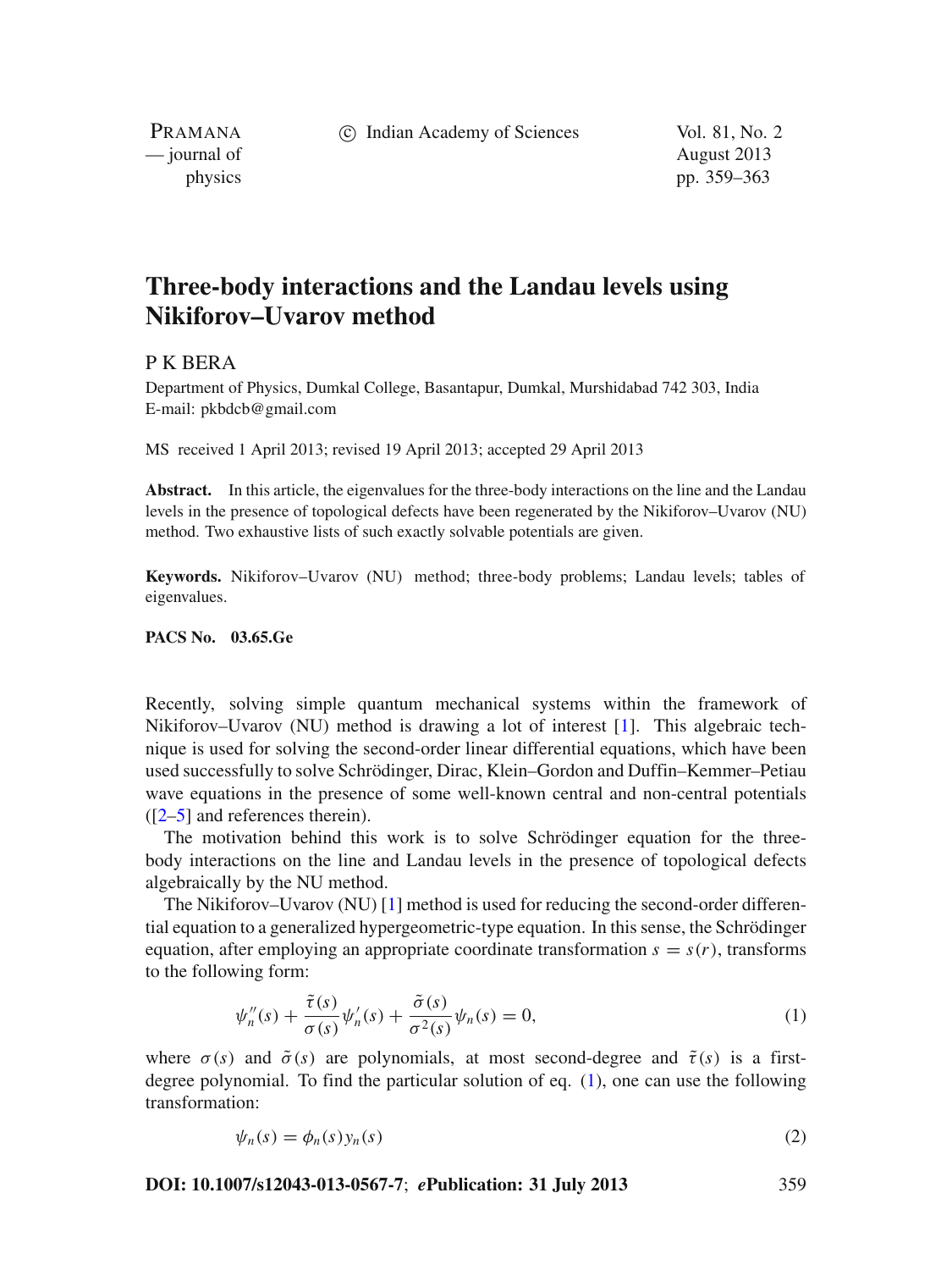## *P K Bera*

leading to a hypergeometric-type equation like

$$
\sigma(s)y_n''(s) + \tau(s)y_n'(s) + \lambda y_n(s) = 0,
$$
\n(3)

where

$$
\sigma(s) = \pi(s) \frac{\phi_n(s)}{\phi'_n(s)},\tag{4}
$$

$$
\tau(s) = \tilde{\tau}(s) + 2\pi(s), \qquad \tau'(s) < 0. \tag{5}
$$

Here,  $\tau(s)$  is with the parameter *s* and the most significant point at this stage is that prime factor of  $\tau(s)$  shows the differentials at first degree and must be negative to reproduce physically acceptable λ-values which are defined as

<span id="page-1-2"></span>
$$
\lambda = \lambda_n = -n\tau'(s) - \frac{n(n-1)}{2}\sigma''(s), \qquad n = 0, 1, 2, 3, \dots
$$
 (6)

It is to be noted that  $\lambda$  or  $\lambda_n$  is obtained from a particular solution of the form  $y_n(s)$  which is a polynomial of degree *n*. Here, the function  $\pi(s)$  and the parameter  $\lambda$  are defined as

$$
\pi(s) = \frac{\sigma' - \tilde{\tau}}{2} \pm \sqrt{\left(\frac{\sigma' - \tilde{\tau}}{2}\right)^2 - \tilde{\sigma} + k\sigma},\tag{7}
$$

$$
\lambda = \lambda_n = k + \pi'(s),\tag{8}
$$

<span id="page-1-3"></span>where  $\pi(s)$  obviously is a polynomial depending on the transformation function  $s(r)$ .

In the late sixties, Calogero [\[6](#page-4-3)] gave the complete solution of the Schrödinger equation for three particles in one dimension, interacting pairwise by two-body harmonic and inverse-square potentials. There has been a renewed interest in the one-dimensional many-body problem of the Calogero and the Sutherland types [\[7\]](#page-4-4).

The Schrödinger equation ( $2m = \hbar = 1$ ) for the three-body interactions on the line is

$$
\left(-\frac{\partial^2}{\partial x_1^2} - \frac{\partial^2}{\partial x_2^2} - \frac{\partial^2}{\partial x_3^2} + V(x_1, x_2, x_3)\right) \Psi(x_1, x_2, x_3) = E \Psi(x_1, x_2, x_3), \tag{9}
$$

with the interactions  $V(x_1, x_2, x_3)$  with which the three particles are interacting. Using the notation of Calogero and applying Jacobi and polar coordinates successively and a little algebra yields the radial equation [\[7\]](#page-4-4)

<span id="page-1-0"></span>
$$
\left(-\frac{d^2}{dr^2} + V(r) + \frac{B_l^2 - \frac{1}{4}}{r^2}\right)u_{n,l}(r) = E_{n,l}u_{n,l}(r),\tag{10}
$$

where  $B_l^2$  is the eigenvalue of the angular equation

<span id="page-1-4"></span>
$$
\left(-\frac{\mathrm{d}^2}{\mathrm{d}\phi^2} + U(\phi)\right)F_{n,l}(\phi) = B_l^2 F_l(\phi). \tag{11}
$$

Here, the two constants of motion are the eigenvalues  $E_{n,l}$  and  $B_l^2$ .

In order to apply the NU method, we rewrite eq.  $(10)$  using a new variable of the form  $x = \frac{3}{8}\omega^2 r^2$  as

<span id="page-1-1"></span>
$$
\frac{d^2 u_{n,l}(x)}{dx^2} + \frac{1}{2x} \frac{du_{n,l}(x)}{dx} + \frac{1}{4x^2} \left( -\epsilon^2 x - ax^2 - b \right) u_{n,l}(x) = 0 \tag{12}
$$

360 *Pramana – J. Phys.***, Vol. 81, No. 2, August 2013**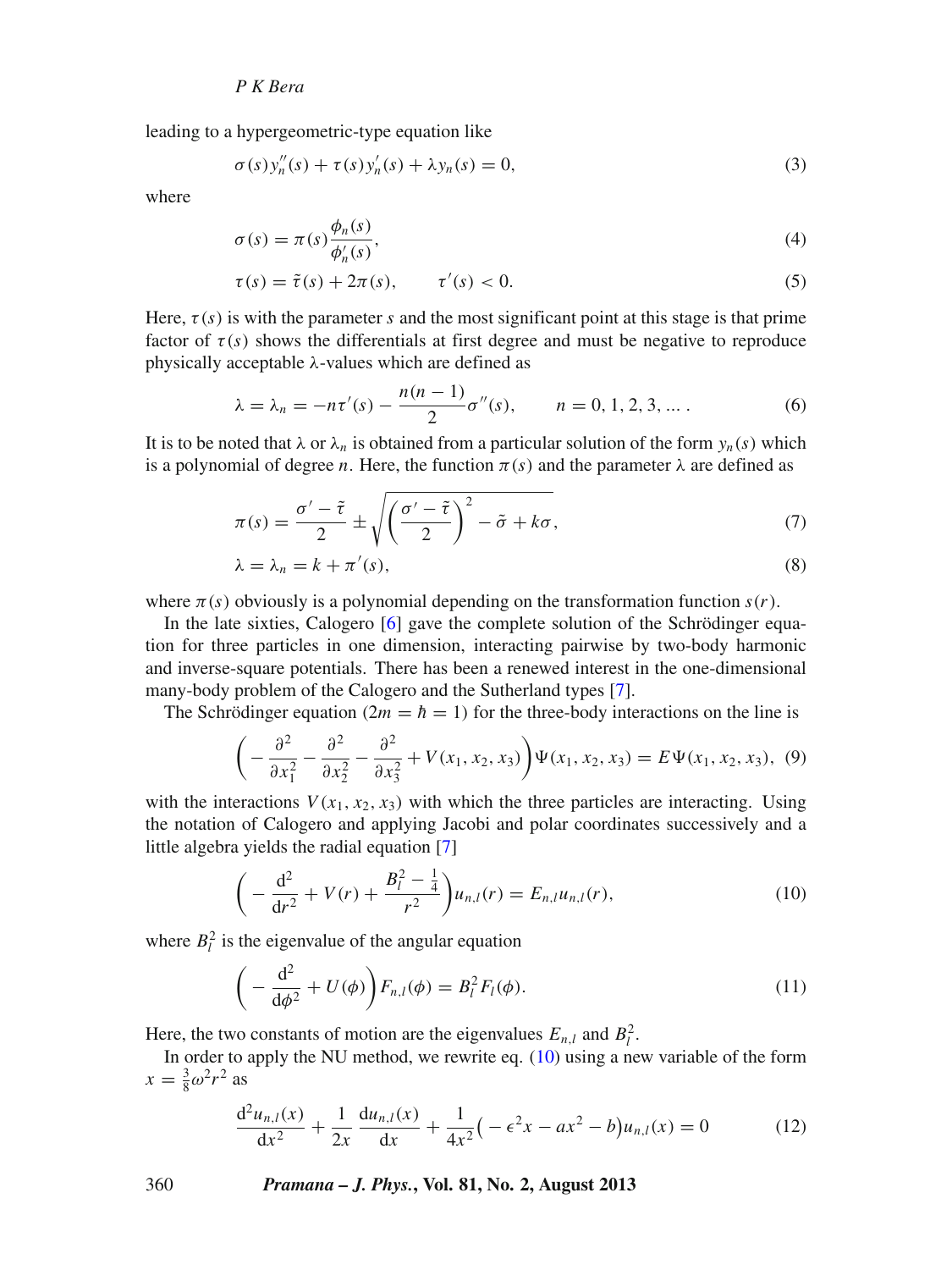which leads to a hypergeometric-type equation. Here, we put  $-\epsilon^2 = 8E/3\omega^2$ ,  $a =$  $8/3\omega^2$ ,  $b = B_l^2 - 1/4$ . After comparing eq. [\(12\)](#page-1-1) with eq. [\(1\)](#page-0-0), we obtain  $\tilde{\tau}(x) = 1$ ,  $\sigma(x) =$  $2x$ ,  $\tilde{\sigma}(x) = -\epsilon^2 x - ax^2 - b$ . Applying the algebraic technique of the NU method, we obtain the values of parameter  $\lambda$  from eq. [\(6\)](#page-1-2) as

<span id="page-2-0"></span>
$$
\lambda_n = 2n\sqrt{a} \tag{13}
$$

and from eq.  $(8)$  as

<span id="page-2-1"></span>
$$
\lambda = -\frac{\epsilon^2}{2} - \sqrt{a}B_l - \sqrt{a}.\tag{14}
$$

From eqs  $(13)$  and  $(14)$ , we get eigenvalues as

$$
E_{n,l} = \sqrt{\frac{3}{2}}\omega(2n + B_l + 1), \qquad n = 0, 1, 2, 3, ..., \qquad l = 0, 1, 2, ... \qquad (15)
$$

This algebraic technique was also used to solve eq. [\(11\)](#page-1-4) for different potentials  $U(\phi)$  [\[8\]](#page-4-5) which are given in table [1.](#page-2-2) In table [1,](#page-2-2) the first column gives the list of potentials  $U(\phi)$ that are separable algebraically in the  $\phi$ -coordinate. The second, third and fourth columns give the values of  $\lambda$ ,  $\lambda_l$  and the eigenvalue  $B_l^2$  of eq. [\(11\)](#page-1-4) for the angular potential.

<span id="page-2-2"></span>

| $U(\phi)$                                                   | λ                                                                                                           | $\lambda_l$                                              | $B_i^2$                                                                    |
|-------------------------------------------------------------|-------------------------------------------------------------------------------------------------------------|----------------------------------------------------------|----------------------------------------------------------------------------|
| $\frac{9g}{2\sin^2(3\phi)}$                                 | $\frac{B_l^2}{2} - \frac{1}{2}(a+1)^2$<br>$\tilde{B}_l = \frac{B_l}{3}$                                     | $2l^2 + 2l(a + \frac{1}{2})$                             | $9(l+a+\frac{1}{2})^2$<br>$a = \frac{1}{2}\sqrt{1+2g}$ ,                   |
| $\frac{9f}{2\cos^2(3\phi)}$                                 | $\frac{B_1^2}{2} - \frac{1}{2}(b+1)^2$                                                                      | $2l^2 + 2l(b + \frac{1}{2})$                             | $9(l+b+\frac{1}{2})^2$<br>$b = \frac{1}{2}\sqrt{1+2f}$                     |
| $\frac{9g}{2\sin^2(3\phi)}$<br>$+\frac{9g}{2\cos^2(3\phi)}$ | $\frac{B_l^2}{2} - \frac{1}{2}(a+b+1)^2$                                                                    | $2l^2 + 2l(a+b+1)$                                       | $9(2l + a + b + \frac{1}{2})^2$                                            |
| $\frac{9g}{2\sin^2(3\phi)}$<br>$+\frac{9f_1}{2\tan(3\phi)}$ | $\frac{g}{2} - \frac{1}{2}(\tilde{B}_{1}^{2} + \Delta)$<br>$-\frac{1}{\sqrt{2}}\sqrt{\tilde{B}_l^2+\Delta}$ | $l^2+l$<br>$+2l\sqrt{\frac{1}{2}(\tilde{B}_l^2+\Delta)}$ | $9(l+a+\frac{1}{2})^2$<br>$-\frac{9}{16}\frac{f_1^2}{(l+a+\frac{1}{2})^2}$ |
| $\frac{9f}{2\cos^2(3\phi)}$<br>$-\frac{9f_1}{2\cot(3\phi)}$ | $\frac{f}{2} - \frac{1}{2}(\tilde{B}_{l}^{2} + \Delta)$<br>$-\frac{1}{2}\sqrt{\tilde{B}_l^2+\Delta}$        | $l^2+l$<br>$+2l\sqrt{\frac{1}{2}(\tilde{B}_l^2+\Delta)}$ | $9(l+b+\frac{1}{2})^2$<br>$-\frac{9}{16}\frac{f_1^2}{(l+b+\frac{1}{2})^2}$ |

**Table 1.** List of  $\lambda$ ,  $\lambda_l$  and eigenvalues  $B_l^2$  of eq. [\(11\)](#page-1-4) for different angular potential *U*( $\phi$ ) [\[8](#page-4-5)]. Here  $\Delta = \sqrt{\tilde{B}_l^2 - F^2}$ ,  $F = i f_1 / 2$ .

*Pramana – J. Phys.***, Vol. 81, No. 2, August 2013** 361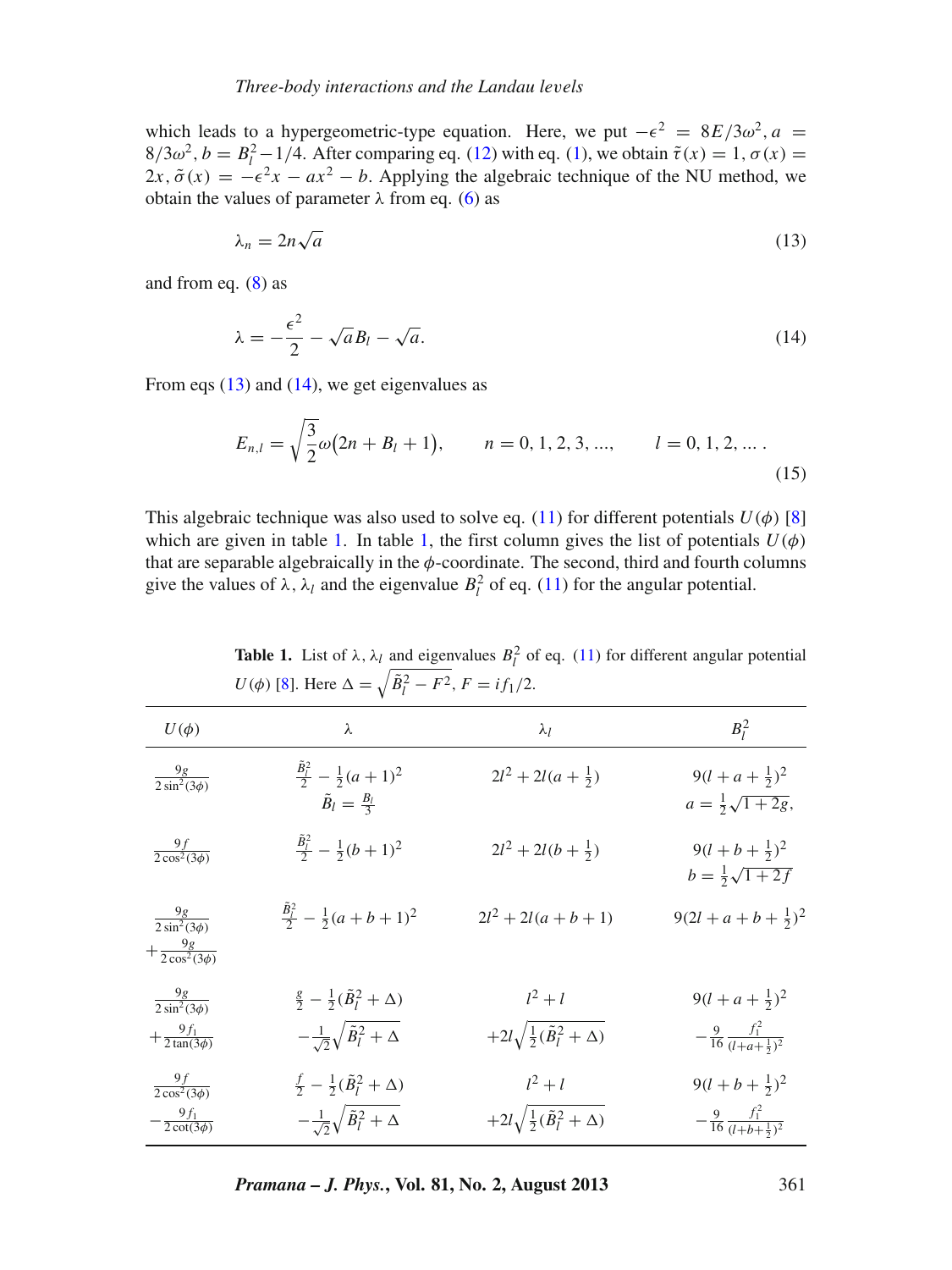## *P K Bera*

In an interesting paper, Marques *et al* [\[9](#page-4-6)] have determined Landau levels in a medium with defects. In order to find the eigenvalues of the Landau levels in the presence of topological defects [\[9](#page-4-6)], we have solved a radial differential equation as

<span id="page-3-0"></span>
$$
\frac{d^2 R_n(x)}{dx^2} + \frac{1}{x} \frac{dR_n(x)}{dx} + \frac{1}{x^2} \left( \frac{A}{2} x - \frac{a^2}{4} x^2 - \frac{L^2}{4} \right) R_n(x) = 0,
$$
 (16)

leading to a hypergeometric-type equation which also contains different types of information of defects through the parameters  $A$ ,  $a$  and  $L$ . Comparing eqs [\(1\)](#page-0-0) and [\(16\)](#page-3-0), we obtain  $s = x$ ,  $\psi_n(x) = R_n(x)$ ,  $\tilde{\tau}(x) = 1$ ,  $\sigma(x) = x$ ,  $\tilde{\sigma}(x) = A/2x - a^2/4x^2 - L^2/4$ . After some algebraic calculation, we get the values of parameter  $\lambda$  from eq. [\(6\)](#page-1-2) as

<span id="page-3-2"></span><span id="page-3-1"></span>
$$
\lambda_n = na \tag{17}
$$

and from eq.  $(8)$  as

$$
\lambda = \frac{A}{2} - \frac{a|L|}{2} - \frac{a}{2}.\tag{18}
$$

From eqs  $(17)$  and  $(18)$ , we get a quantized condition as

$$
A = a(2n + |L| + 1), \qquad n = 0, 1, 2, 3, \dots.
$$
 (19)

This algebraic technique is used to solve eq. [\(16\)](#page-3-0) for different types of topological defects which are given in table [2.](#page-3-3) In table [2,](#page-3-3) the first column gives the types of defects [\[9](#page-4-6)], the

<span id="page-3-3"></span>

| Type of defect            | A                                                           | $\mathfrak{a}$             | L                                          | $E_{n,l}$                                                                                                |
|---------------------------|-------------------------------------------------------------|----------------------------|--------------------------------------------|----------------------------------------------------------------------------------------------------------|
| Continuous distribution   | $\frac{2mE}{h^2} - k^2$                                     | $\frac{qB}{\alpha\hbar c}$ | $\frac{l}{\alpha}$                         | $\frac{\hbar\omega_H}{2\alpha}\left(2n+\frac{ l }{\alpha}\right)$                                        |
| of disclinations $[8]$    | $+\frac{qB}{\hbar c}\left(\frac{l}{\alpha^2}\right)$        |                            |                                            | $\pm\frac{l}{\alpha}+1\right)+\frac{\hbar^2k^2}{2m}$                                                     |
|                           |                                                             |                            |                                            | $\omega_H = \frac{ q B}{mc}$ , $n = 0, 1, 2, $                                                           |
| Magnetic screw            | $\frac{2mE}{h^2} - k^2 -$                                   |                            | $rac{qB}{hc}$ $l - \beta k$                | $\hbar\omega_B\left(n+\frac{ l-\beta k+\frac{\Phi}{2\pi} }{2}\right)$                                    |
| dislocation $[8]$         | $rac{qB}{2\hbar c}\left(l-\beta k+\frac{\Phi}{2\pi}\right)$ |                            |                                            | $+\frac{\Phi}{2\pi}$ $-\frac{(l-\beta k+\frac{\Phi}{2\pi})}{2}+\frac{1}{2}\bigg)+\frac{\hbar^2 k^2}{2m}$ |
|                           |                                                             |                            |                                            | $\omega_B = \frac{qB}{m}$ , $n = 0, 1, 2, 3, $                                                           |
| Dispiration $[8]$         | $\frac{2mE}{\hbar^2} - k^2 -$                               |                            | $\frac{qB}{\alpha\hbar c}$ $l - \beta k$   | $\frac{\hbar\omega_B}{\alpha}\left(n+\frac{ l-\beta k }{2\alpha}\right)$                                 |
|                           | $\frac{qB}{2bc\alpha}(l-\beta k)$                           |                            |                                            | $-\frac{(l-\beta k)}{2\alpha}+\frac{1}{2}\bigg)+\frac{\hbar^2 k^2}{2m}$                                  |
|                           |                                                             |                            |                                            | $\omega_B = \frac{qB}{mc}$ , $n = 0, 1, 2, 3, $                                                          |
| Kaluza–Klein theory $[8]$ | $2mE - k^2 - Q^2$                                           |                            | $rac{BQ}{\alpha}$ $rac{l-\beta k}{\alpha}$ | $rac{BQ}{m\alpha}\left(n+\frac{ l-\beta k }{2\alpha}\right)$                                             |
|                           | $+\frac{BQ}{2a^2}(l-\beta k)$                               |                            |                                            | $-\tfrac{(l-\beta k)}{2\alpha}+\tfrac{1}{2}\bigg)+\tfrac{k^2}{2m}+\tfrac{Q^2}{2m},$                      |
|                           |                                                             |                            |                                            | $n = 0, 1, 2, $                                                                                          |

**Table 2.** List of different types of topological defects [\[9](#page-4-6)], *A*, *a*, *L* and eigenvalues *En*,*<sup>l</sup>* of eq. [\(16\)](#page-3-0)

362 *Pramana – J. Phys.***, Vol. 81, No. 2, August 2013**